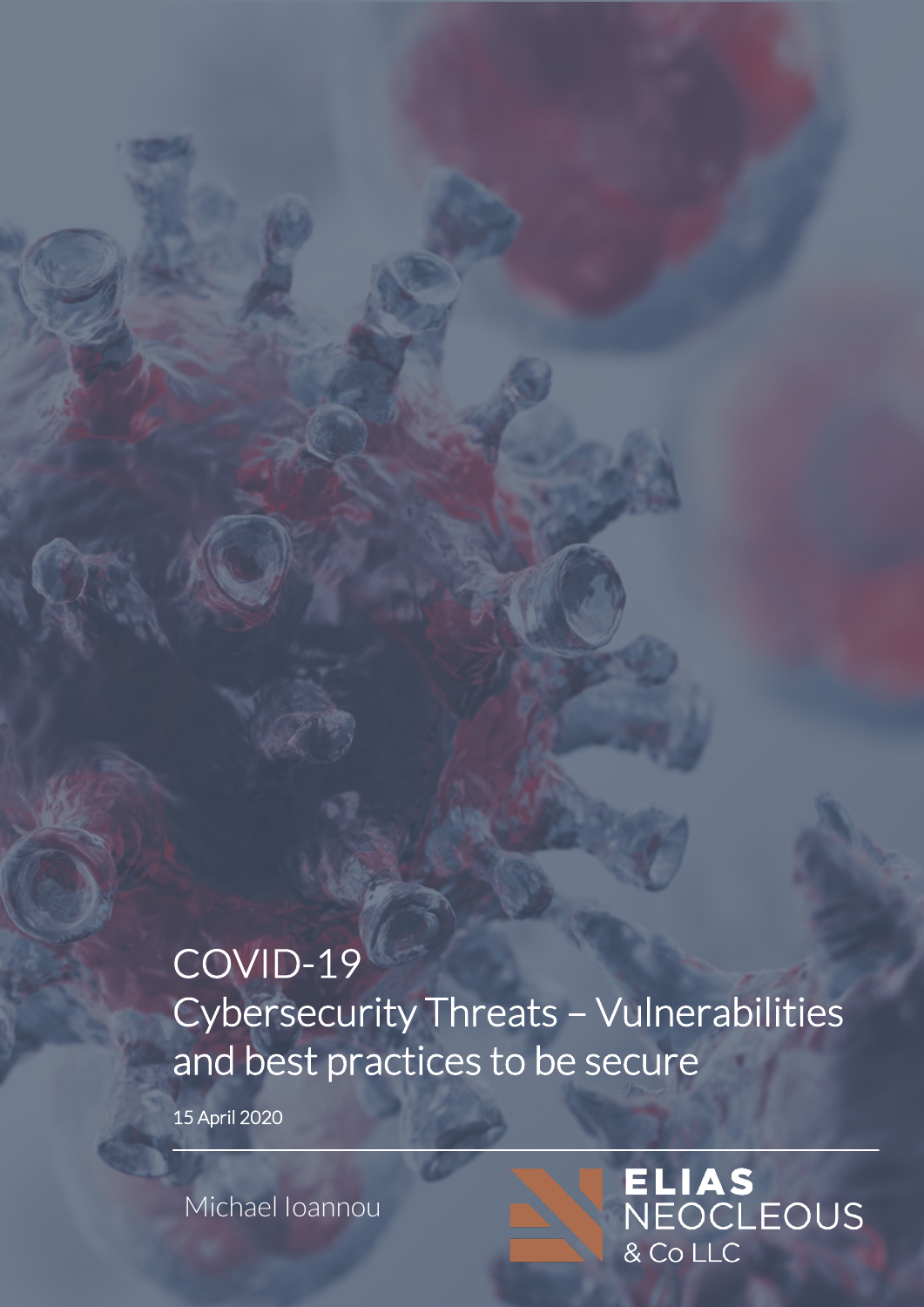

# COVID-19 Cybersecurity Threats and Vulnerabilities

Working from home has become the new norm for almost all organizations, due to the recent COVID-19 pandemic outbreak. Employees are now working from home using a range of devices, whether personal or provided by their organization. Many organizations are focusing on their business continuity plans allowing them to remain fit for purpose; thus, being able to continue offering their services without any disruption or delay. However, this prioritization of operational continuity may lead to the organization neglecting any security vulnerabilities that might have arisen during the implementation of contingency plans.

A vulnerability on a home device that acts as a medium to a corporate infrastructure (files, servers, emails, etc.)might lead to a security breach and cause significant damage to your organization, both in terms of finances as well as its reputation.

In these circumstances, the odds are overwhelming in favor of organizations experiencing a cyber security incident which may have dire consequences for the organization and/or its clients.

In this briefing we analyze the key threats and vulnerabilities created by the remote working environment, and then set out some best practice measures that can be implemented by organizations to mitigate those risks.

# **Threats**

#### Confidentiality - Data Leakage / Data Theft:

Many organizations give employees the ability to access the corporate data remotely, which is akin to having "open doors" to the corporate data from anywhere and causes a headache for Security Officers on how to fortify the security posture of their organization.

Data leakage is the unauthorized transmission of data from within an organization to an external destination or recipient. The term can be used to describe data that is transferred electronically or physically. Data leakage threats usually occur via the web and email but can also occur via mobile data storage devices such as optical media, USB keys, and laptops.

Therefore, allowing the use of a home device, without the proper security controls, could easily give an advantage to attackers to gain unauthorized access to confidential data.

#### Availability - Malware/Ransomware:

A breach is not restricted to data leakage or disclosure of confidential information. Not being able to access your data, or any kind of destruction of data, are also considered breaches. Under the General Data Protection Regulation (GDPR) any kind of breach leading to the accidental or unlawful destruction or loss of data should be notified to the commissioner and data subjects without undue delay, but no later than 72 hours after becoming aware of it.

Such destruction of data could be caused by a type of malware called Ransomware. When executed, Ransomware encrypts all files in the network and usually the attacker demands ransom payment in order to allow the organization to regain access. There are several different ways that ransomware can infect your computer. One of the most common methods today is through emails, which will include a malicious attachment or links to a malicious website.

#### Integrity – Unsecure Connection:

Integrity refers to the process of ensuring the authenticity of information. Chiefly, ensuring that information is not altered and that the source of the information is genuine. An attacker could take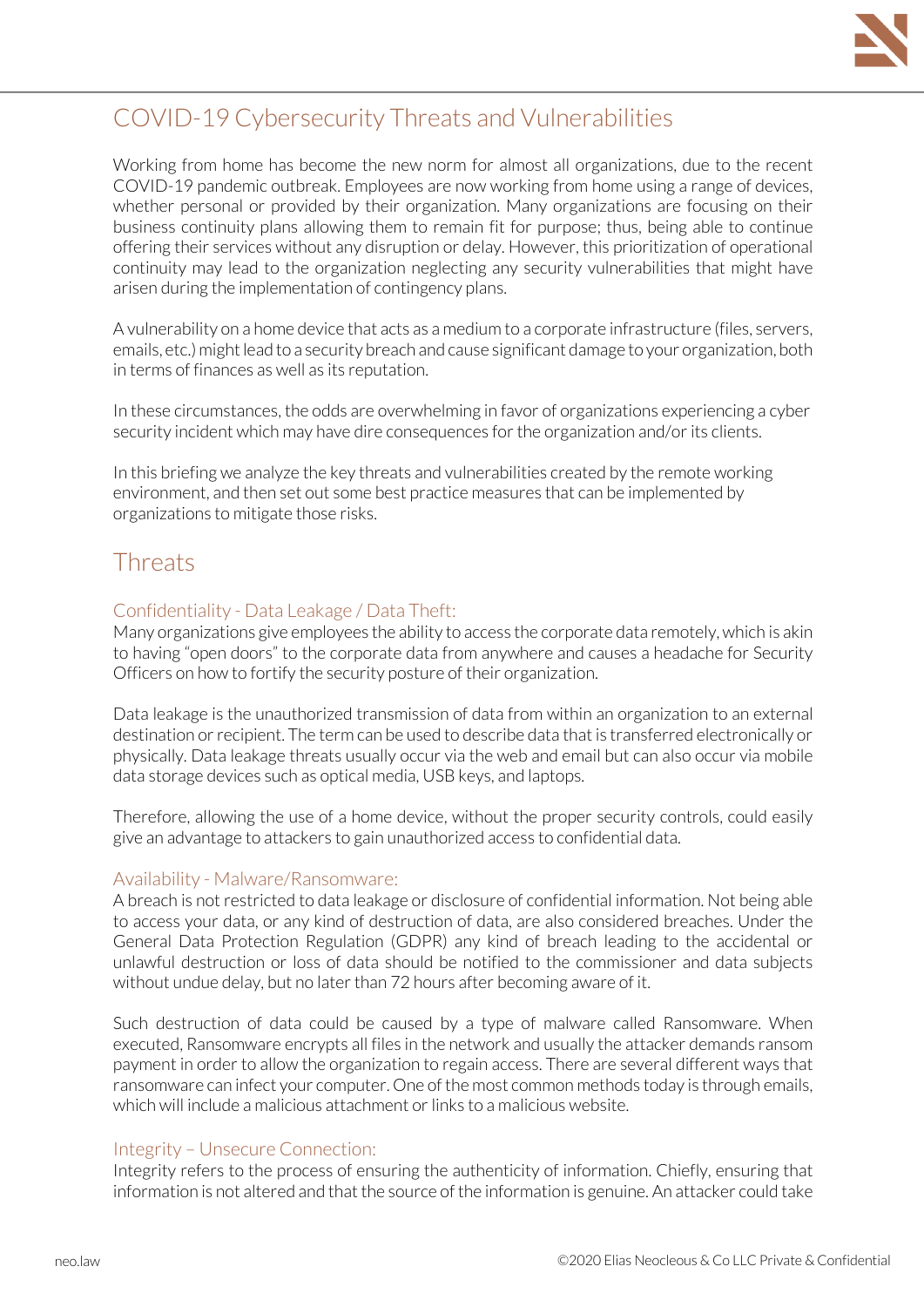

advantage of an unsecure, unencrypted transmission and alter the information on its way to the organization.

Such transmission of data could be input in a system's database, email communication, payment process and any document file accessed by the user. By intercepting and altering the communication to any of the above-mentioned cases the attacker has the ability to cause the organization great financial losses.

### Vulnerabilities

#### Endpoint Devices

For organizations that implement the BYOD (Bring Your Own Device) policy, which in most cases is a temporary solution as part of the measures enacted during the pandemic, employees are required to use their own personal devices. Therefore, organizations that had not previously been "fortified" in order to facilitate such a strategy, might find themselves exposed to great risks.

Moreover, contemporary studies by cybersecurity researchers indicate that attackers will continue to exploit vulnerabilities and issue threats to BYOD devices to disclose or destroy organizational data, primarily by using malicious software.

The main reason for this is that home devices are often unpatched, using an outdated operating system or software. Also, the lack of security controls such as basic antivirus software, access control and password policy enforcement on the device are additional factors that encourage attacks.

In addition, organizations should be vigilant and proactive not only towards outsiders, but also towards employees, who may attempt for any reason to exfiltrate confidential information or valuable assets that belong to the organization. Therefore, being able to access data from a BYOD without any controls in place might give the opportunity to a disgruntled employee to copy data for any malicious act causing damage to the organization.

#### **Network**

Remote working without a secure connection, such as a VPN encrypted tunnel, might lead to an interception of communication. In this instance, the attackers could maliciously alter the information on its way to the organization for their own benefit or steal information (e.g. bank transaction details, passwords, etc.).

#### Users

Employees are considered to be the weakest link in an organization in terms of cybersecurity. Studies have shown that more than 70% of data breaches are perpetrated through or by employees.

For example, unaware or uneducated employees might access a harmful website, click on a link or download an attachment included in an email. Subsequently a malicious software might be installed on their computers providing access to the attacker, in turn allowing the attacker to encrypt the data of the organization. Further, a breach or attack can also be facilitated through a social engineering method called phishing, in which the user may be tricked into willingly giving away their username and password.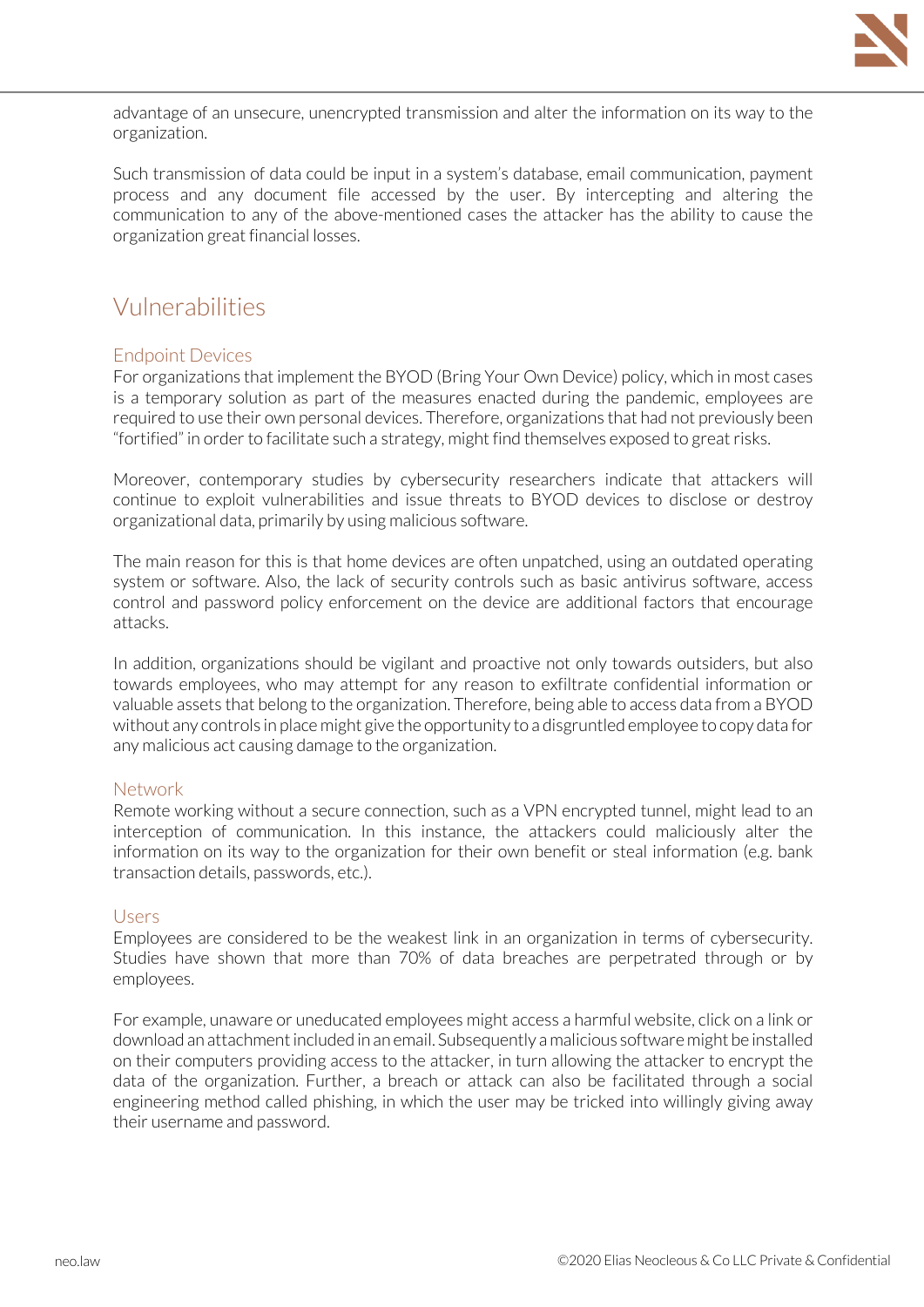

# Best Practices for mitigating Risks

#### Educate Employees

As mentioned earlier, the weakest link in an organizations' cybersecurity are the employees. Considering the threat of an unintentional incident due to an employee's lack of awareness or neglect, the best method to overcome this is by conducting employee awareness programs and by designing and implementing security policies and procedures.

An effective awareness program will help users to understand their role in keeping the organization's cyber space secure. After a successful awareness program, a user will think twice when presented with the decision of whether to open an email attachment, follow a link in an email or use a weak password. In addition, users will be able to distinguish a legitimate email from a phishing mail, as well as being aware of what rules need to be followed so as to not fall in the "trap".

#### VPN

Virtual Private Networks (VPN) are secure connections that protect information sent between employees working from home and the organization. They also encrypt data and prevent cyberthreats.

During the pandemic, a VPN can be a lifeline for companies, as it allows remote workers to access the same information they would at the office through a secure tunnel.

#### Multifactor Authentication

Multifactor authentication would be considered as an excessive security measure by most organizations, however, it is a crucially important feature. The importance of multifactor authentication is underlined when having to deal with remote workers using their own devices, which allows for the possibility of the device falling into the hands of a stranger.

There are three categories of multifactor authentication:

- "Something you know" i.e. Password,
- "Something you have" i.e. Phone, card, etc.
- "Something you are" i.e. biometrics, face recognition, etc.

By using multifactor authentication to login to the corporate network, there is supplementary security through the addition of more protection layers.

#### DLP Solution

Data Leakage Prevention (DLP) is a solution whose only purpose is to prevent data breaches from intruders. By analyzing and identifying the confidentiality level of all files of the organization, the DLP will block or send an alert whenever data is being moved within the network.

In addition to DLP, Data Encryption uses keys to encrypt and decrypt the data in the network. So even if a malicious individual was to gain access to the data, it would simply look like gibberish and would be useless to the attacker. Data Leakage Prevention and Data Encryption are more often than not distinct solutions but can be implemented at the same time.

#### Endpoint Security

The advantage of having antivirus protection is directly associated to the consequences of not having antivirus protection. It is considered the most basic security solution for end-user activities.